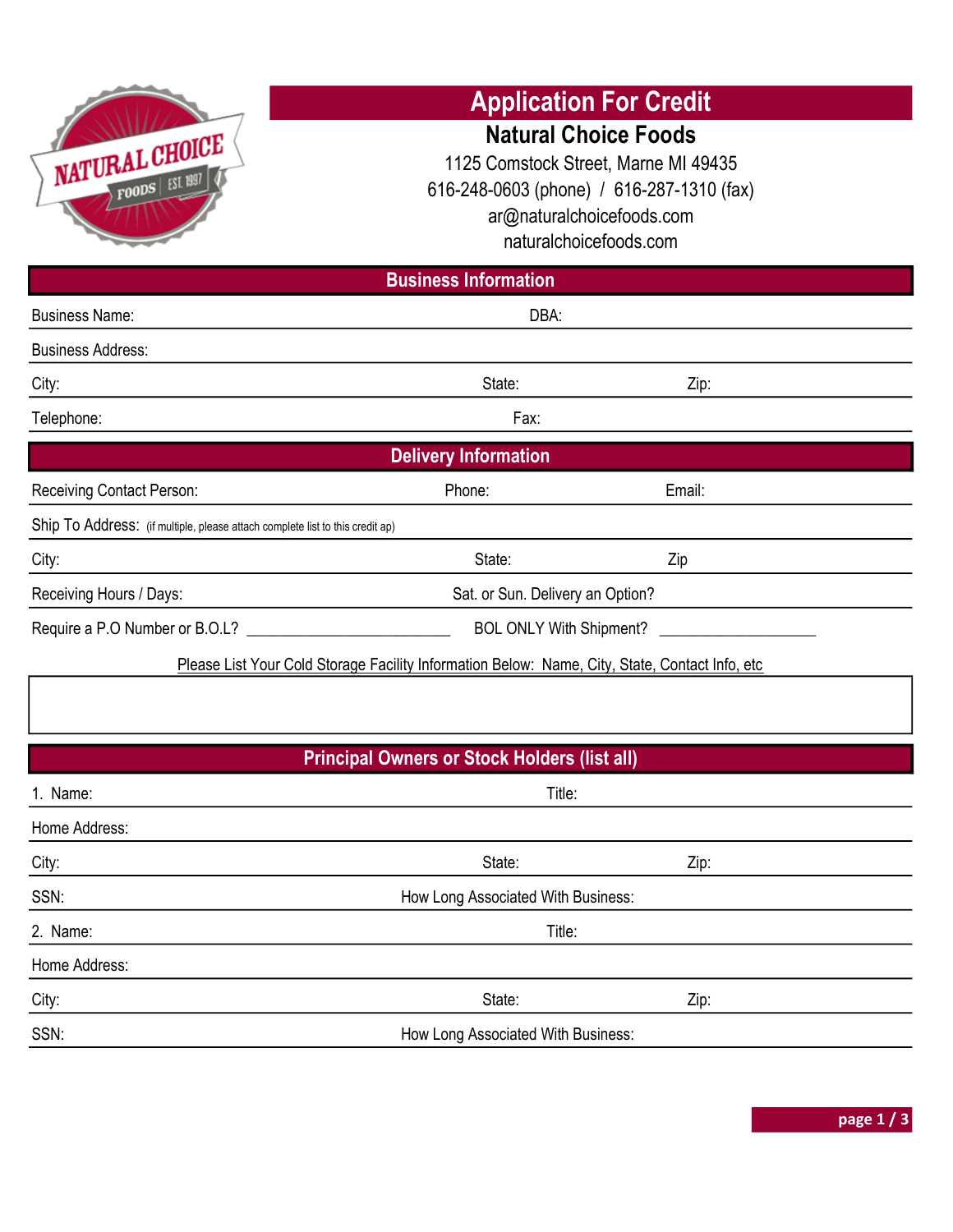## Buyer & Billing Information

|                                        |        | שייייים אי יט                                                                                                                                                           |                                                                                                                                                                               |
|----------------------------------------|--------|-------------------------------------------------------------------------------------------------------------------------------------------------------------------------|-------------------------------------------------------------------------------------------------------------------------------------------------------------------------------|
| Buyer #1:                              |        |                                                                                                                                                                         |                                                                                                                                                                               |
| Name:                                  | Phone: | Email:                                                                                                                                                                  | Fax:                                                                                                                                                                          |
| Buyer #2:                              |        |                                                                                                                                                                         |                                                                                                                                                                               |
| Name:                                  | Phone: | Email:                                                                                                                                                                  | Fax:                                                                                                                                                                          |
| <b>Business Billing Address:</b>       |        |                                                                                                                                                                         |                                                                                                                                                                               |
| City:                                  |        | State:                                                                                                                                                                  | Zip                                                                                                                                                                           |
| Accounts Payable Contact Person:       |        |                                                                                                                                                                         |                                                                                                                                                                               |
| Accounts Payable Phone Number:         |        |                                                                                                                                                                         |                                                                                                                                                                               |
| Accounts Payable Fax Number:           |        |                                                                                                                                                                         |                                                                                                                                                                               |
| Accounts Payable Email Address:        |        |                                                                                                                                                                         |                                                                                                                                                                               |
|                                        |        | <b>Guaranty of Payment</b>                                                                                                                                              |                                                                                                                                                                               |
|                                        |        | notice of default and agree to all the terms and conditions that apply to the applicant                                                                                 | By signing below, I unconditionally Guarranty the payment of all obligations of the applicant to Natural Choice Foods. This is a guaranty of payment, not collection. I waive |
|                                        |        | Definition of Guaranty of Payment: An independent agreement by a person or entity to pay the debt when it goes into default                                             |                                                                                                                                                                               |
|                                        |        | Definition of Guarantor: The person or entity who guarantees to pay the credit applicant's debt in the event that the credit applicant defaults on a payment obligation |                                                                                                                                                                               |
| Guarantor or Agent's Name (printed):   |        |                                                                                                                                                                         | Title:                                                                                                                                                                        |
| Guarantor or Agent's Signature:        |        |                                                                                                                                                                         | Date:                                                                                                                                                                         |
| Guarantor or Agent's Name (printed):   |        |                                                                                                                                                                         | Title:                                                                                                                                                                        |
| <b>Guarantor or Agent's Signature:</b> |        |                                                                                                                                                                         | Date:                                                                                                                                                                         |
|                                        |        | <b>Bank Reference</b>                                                                                                                                                   |                                                                                                                                                                               |
|                                        |        |                                                                                                                                                                         |                                                                                                                                                                               |
| <b>Business' Bank Name:</b>            |        | Bank Account #:                                                                                                                                                         |                                                                                                                                                                               |
| Address:                               |        | City / State / Zip:                                                                                                                                                     |                                                                                                                                                                               |

Contact Person: Telephone:

| <b>Business' Bank Name:</b> | Bank Account #:     |  |
|-----------------------------|---------------------|--|
| Address:                    | City / State / Zip: |  |
| Contact Person:             | Telephone:          |  |